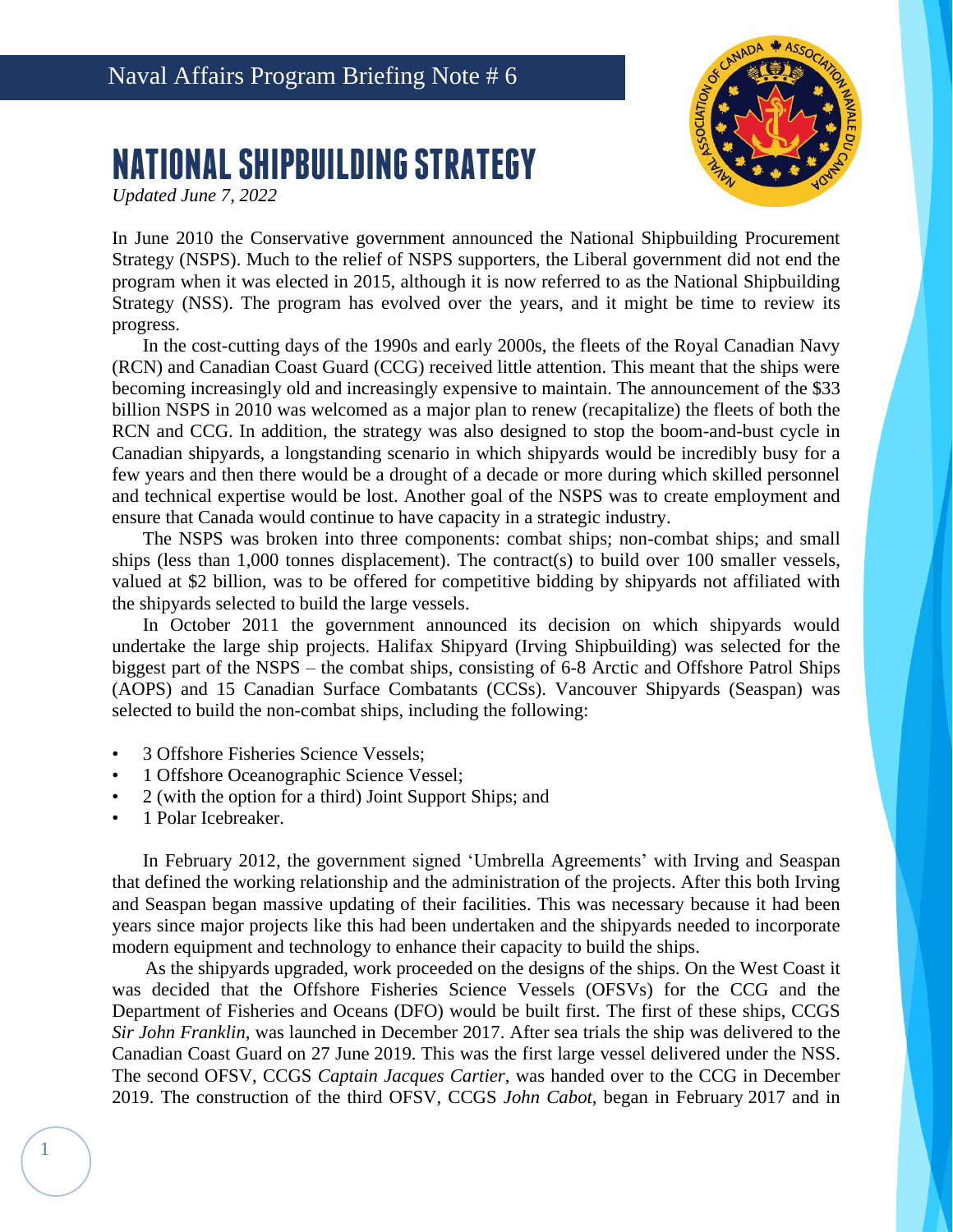October 2020 it was handed over to the CCG. This marked the completion of the first class of ships built under the NSS.

Seaspan is also building the RCN support ships (AORs). In June 2013, the design of the Joint Support Ships (JSS) was announced. Canada decided to use the German *Berlin*-class design, adapted to Canadian circumstances (for more information see Briefing Note #26 Joint Support Ships). It was originally planned that the ships would achieve full operational capability in 2019 but that has been pushed back several times. Construction of large segments of the ship, known as early blocks, commenced in June 2018 to get a start on the JSS while the third OFSV was being built. In early 2019, the government made a decision to revise the sequence of construction of the JSS and Offshore Oceanographic Science Vessel (OOSV) at Seaspan in order to get the navy its desperately needed support ships. Under the revised sequencing, one AOR, the future HMCS *Protecteur*, is being built first, followed by the OOSV, and then the second AOR, the future HMCS *Preserver*. The build contract for both the Joint Support Ships was signed in June 2020.

According to Seaspan, as of spring 2022 construction of the first JSS is well advanced. The keel of the future HMCS *Protecteur* was laid down in January 2020.<sup>1</sup> Even before that, the first 'grand-block' was assembled in November 2019. (A 'grand-block' is formed when four large blocks are joined together.) According to Seaspan, as of spring 2022 construction of the first JSS is well advanced. Two-thirds of the first ship has been now "erected on the hard stand."<sup>2</sup> At the end of 2021, the forward end of the future HMCS *Protecteur* was completed, as the final bow unit was joined with the rest of the hull. Another major milestone was reached on 7 March 2022 with the completion of the engine room capping. As well, the ship's first superstructure block was erected in mid-April 2022. It is expected that the first ship will be completed by 2023, and the second JSS will be completed in 2025. Seaspan planned to begin construction on the OOSV for the CCG in 2021, to be built concurrently with the first JSS, and with the expectation that it will be complete by 2025.

This was not part of the NSS but, given the unscheduled retirement of the old oil replenishment (AORs)/supply ships, and the slow progress on the JSS, the RCN no longer had ships to provide at-sea refueling for the fleet. Because of this, in June 2015 the government announced that a commercial container ship would be converted by Chantier Davie Shipyards in Quebec to support the navy as an interim solution. MV (Naval Replenishment Unit/NRU) *Asterix* was welcomed by the RCN in March 2018 and is now operational on a busy schedule. (See Briefing Note #11 for more information about *Asterix*.)

While the NSS has remained the same in terms of the big picture, there have been some changes. For example, in June 2019, the government moved construction of the heavy icebreaker, to be named CCG *John G. Diefenbaker*, out of Seaspan's schedule. In February 2020, the government asked shipyards to compete to build the ship. The three major shipyards all entered the process – Seaspan, Irving and Chantier Davie. In early May 2021, the government announced that two heavy icebreakers would be built – one at Seaspan and one at Davie. The early plan is to have them available by 2030, but that is not certain. Another change to the NSS was an announcement in May 2019 that to compensate for the loss of the icebreaker, Seaspan would construct 16 Multi-Purpose Vessels (MPVs) for the Coast Guard after both the Joint Supply Ships are complete.

In August 2019 the government announced the start of a competitive process to build six medium icebreakers for the CCG, thus officially opening up the NSS to a third naval shipyard. In December 2019 the government announced that Chantier Davie had pre-qualified to become the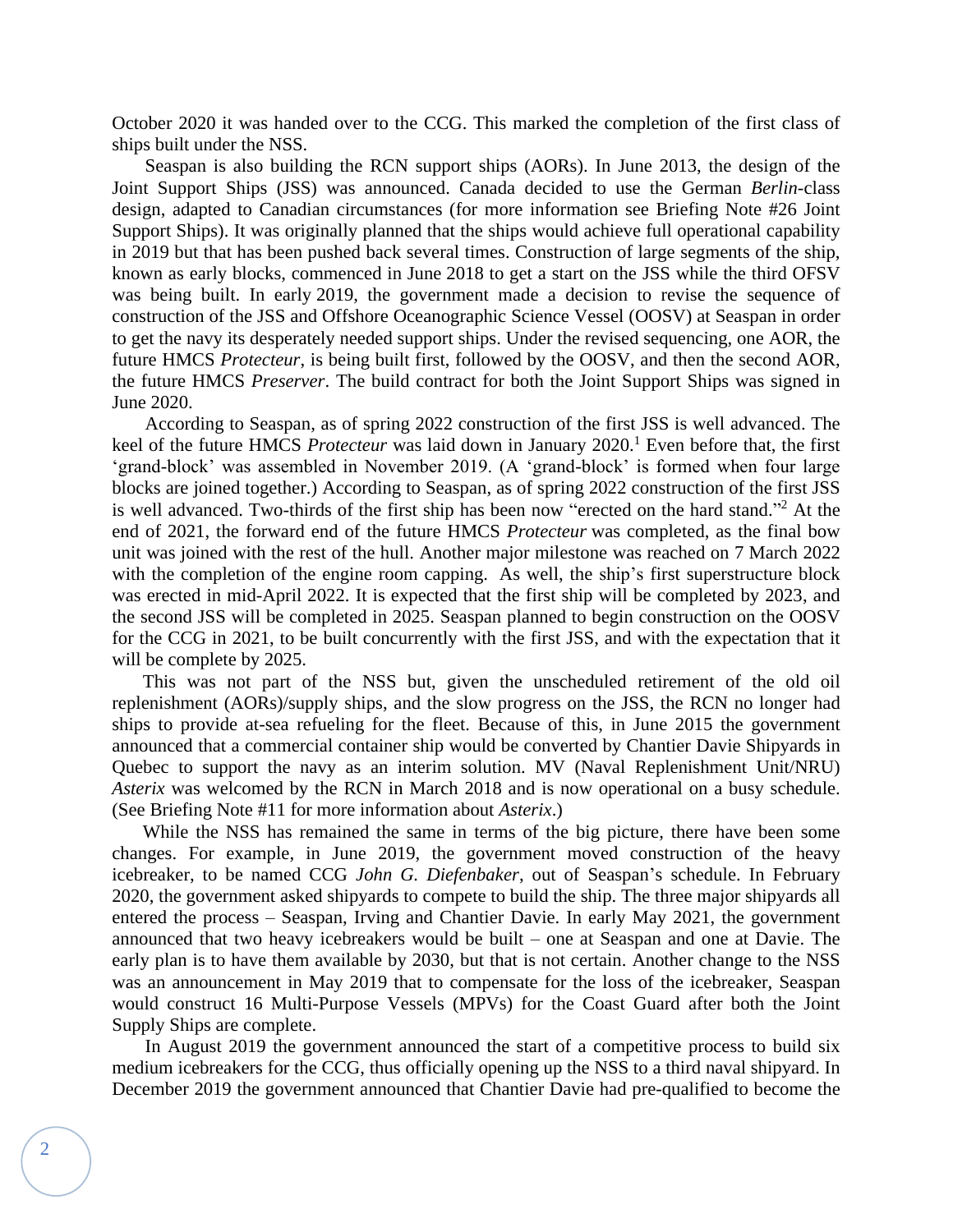third partner in the NSS and would build medium icebreakers. Chantier Davie now moves to the next stage in the selection process, the Request for Proposal and evaluation stage. Once this phase is successfully completed, the government will begin negotiations for an agreement to commence the build.

On the East Coast, the first ships being built at Irving Shipbuilding are the Arctic and Offshore Patrol Ships (AOPS), the *Harry DeWolf*-class. The first ship was delivered to the navy on 31 July 2020 and, after undergoing sea trials, in June 2021 HMCS *Harry DeWolf* was commissioned into the RCN. *Harry DeWolf* began its first major operation starting in August 2021. The ship circumnavigated North America, starting from Halifax, going through the Northwest Passage, then south along the coast and through the Panama Canal back to Halifax. The second AOPS (HMCS *Margaret Brooke*) completed builder's sea trials and was handed over to the RCN in July 2021 to begin RCN trials. The ship conducted cold weather trials in the North in early 2022. The third AOPS, the future HMCS *Max Bernays*, was launched in January 2022. On 29 May 2022, there was an official joint naming ceremony for *Margaret Brooke* and *Max Bernays*. The plan is to hand the third ship over to the RCN in 2022. The keel of the fourth AOPS, the future HMCS *William Hall*, was laid in February 2021 and construction of the megablocks continues. First steel was cut for the fifth ship (the future HMCS *Frédérick Rolette*) in May 2021.

Initially it was announced that only five of the ships would be constructed, but in fall 2018 the government added a sixth ship to the project and, in May 2019, the government announced that two more would be built, but they would be for the Coast Guard. (See Briefing Note #14 for more discussion of the AOPS.)

Following the AOPS will be the construction of the Canadian Surface Combatants (CSC), the biggest element of the NSS. This project is to replace and update the capabilities found in both the *Iroquois*-class destroyers (which have already been retired from service) and the *Halifax*-class frigates. After some delay, the government sent out a Request for Proposals with a deadline of 30 November 2017. Designs were submitted by Spanish, Dutch and British companies. Spain offered its F-100 *Christopher Columbus*-class frigate; the Dutch, the *De Zeven Provincien*-class frigate; and Britain, the Lockheed-Martin/BAE consortium Type 26 frigate. In the fall of 2018, the government selected the Lockheed Martin Canada/BAE Type 26 design to be built at Irving's Halifax shipyard. The government and Irving have worked with Lockheed Martin Canada to customize the ship design to meet Canada's requirements. In November 2020 the government released details of the design. Construction is scheduled to begin in the mid-2020s. (For more information on the CSCs, see Briefing Note #9.)

The government has also been receiving boats from the small boat construction component of the NSS. In July 2015, the government announced that it had awarded two contracts – one to Hike Metal Products in Wheatley, Ontario, and the other to Chantier Naval Forillon in Gaspé, Quebec – to build six vessels (with an option of four more) of the next generation of CCG search and rescue lifeboats. In 2017 the first new CCG search-and-rescue lifeboats were launched, and the last of the seven hydrographic survey vessels built for the CCG was delivered in spring 2017.

This is where we stand with the NSS in its twelfth year. This is a huge project worth billions of dollars. It has taken a long time to get underway, but it is now bearing fruit. (If you wonder why the process of building ships is so slow and tends to go over budget, read Briefing Note #7 about shipbuilding in Canada.)